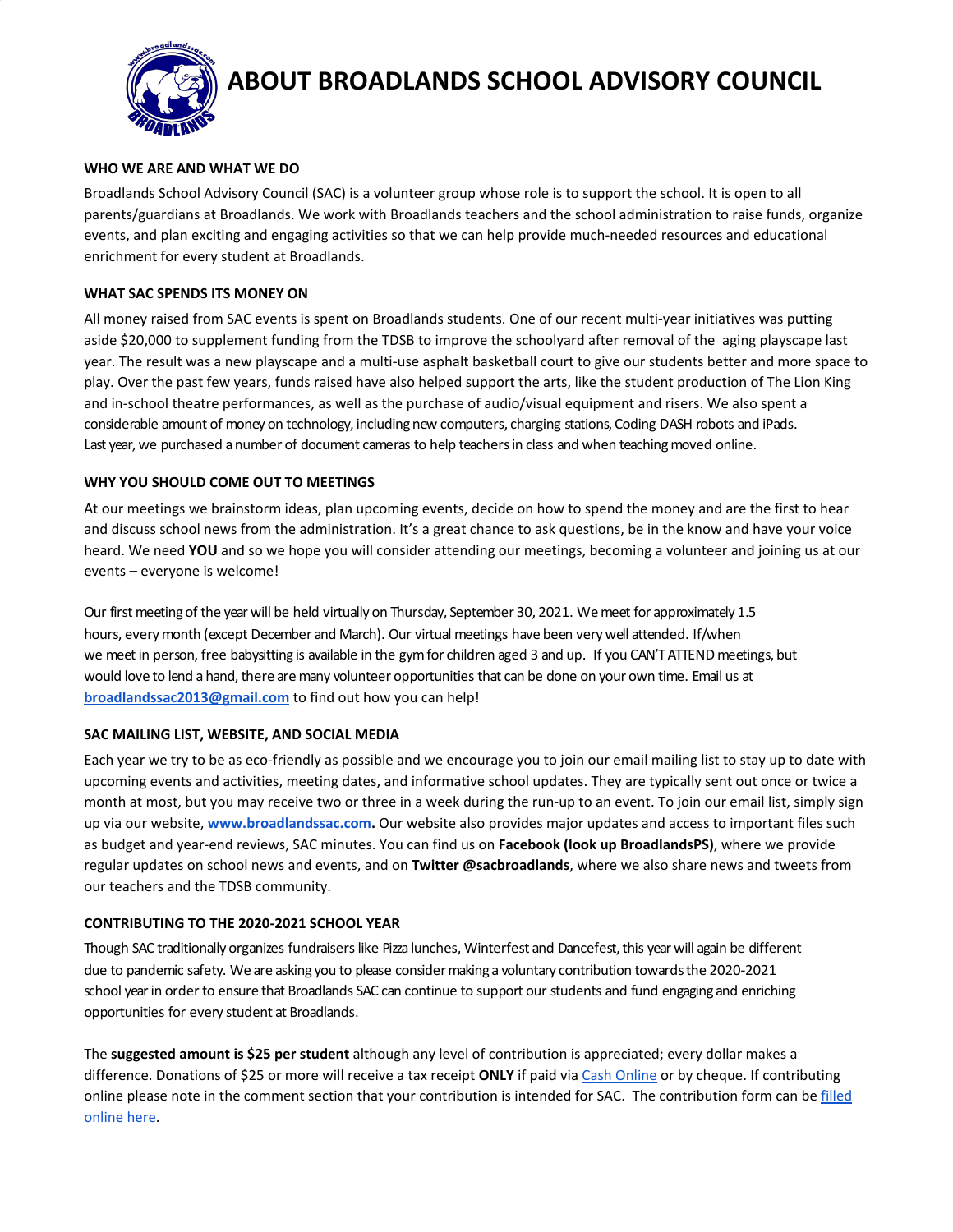

# **SAC 2020-2021 YEAR IN REVIEW**

Like schools and organizations everywhere, the 2020/2021 school year was a very different one for Broadlands. We were unable to hold manyof our major fundraising initiatives like Pizza/Hot Lunches and the Dance-A-Thon. It has been a very different and much quieter year and a half for parent council. Given the circumstances, we did not really do any fundraising, but we were still able to help with some school purchases.

#### **HOW DID BROADLANDS SACRAISE FUNDS IN 2020/2021?**

Using funds carried over fromthe previous year (2019-2020) inadditionto some parent donations during the of 2020-2021 school year, SAC was able to purchase:

- Eight document cameras \$1,410.24
- **。** Graduation activities  $$200.00$

#### **HOWHAS SACHELPED FINANCIALLY SUPPORT BROADLANDS STUDENTS IN THE LAST FEW YEARS?**

#### **1. Enrichmentinitiatives inScience,Music, Drama,Sports,Technology,and Clubs (cumulative amounts)**

| $\bullet$ | STEM Equipment (computers, laptops, charging station, etc.) | \$15,000.00 |
|-----------|-------------------------------------------------------------|-------------|
| $\bullet$ | Recess Carts (With toys and other recess sports equipment)  | \$3,500.00  |
| $\bullet$ | Music/Drama Risers                                          | \$2,800.00  |
| $\bullet$ | Prologue (Drama) workshops                                  | \$4,000.00  |
| $\bullet$ | Water Bottle Refill Station                                 | \$2,700.00  |

## **2. Community Building**

- Skating day at Broadlands Community Centre rink for all students
- Free babysitting at SAC-sponsored events

All of this would not have been possible without the tremendous contributions from our many parent volunteers. Thank you to everyone who continue to make life at Broadlands an enriching one for all our students!

If you have any comments or feedback, please send us a message at **[broadlandssac2013@gmail.com](mailto:broadlandssac2013@gmail.com)**.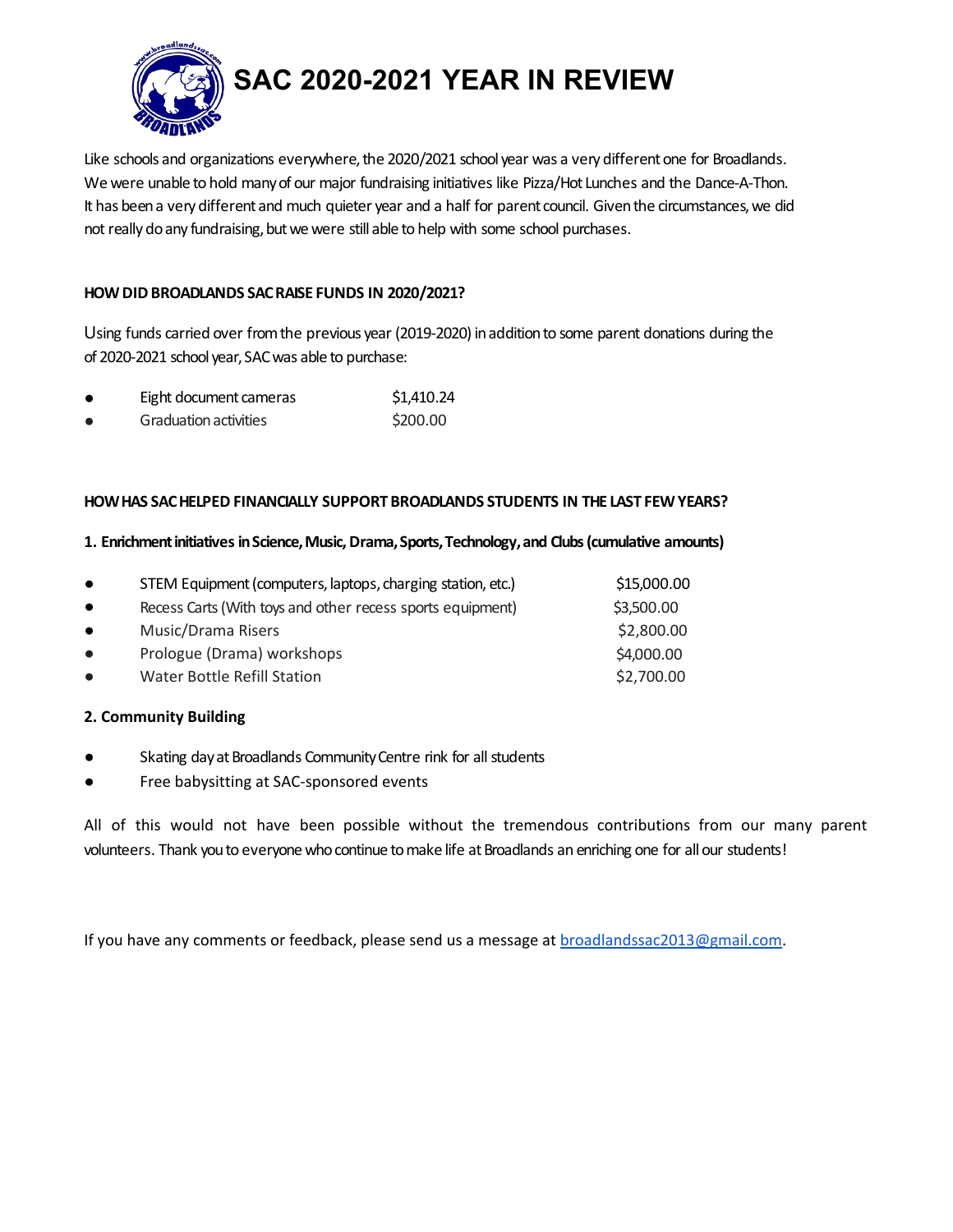

Participation as a key member of the SAC is a rewarding activity that will make a difference to your child's school experience. Each year, all parents/guardians are invited to become a candidate for a position as a voting member on the council. Whether your child is attending virtual or in-person classes, you are encouraged to participate.

All parents are welcome to attend any and all meetings and offer input and join in discussions, but voting members are expected to attend regularly throughout the year (at least 50 percent meeting attendance), provide a voice in all school matters and discussions, and have the right to vote on SAC matters and motions held at meetings.

To become a voting member, please complete a [self-nomination](https://forms.gle/91YsBMRxDkMKKeot7) form at this link or contact us via email for a paper form, which you can return to the office or to an existing SAC member.

The SAC election and our first council meeting, which will be virtual, will be held on Thursday, September 30th, 2020. A link will be sent out via email ahead of the meeting.

Confirmed voting members may be considered for one of the following executive roles: Chair/Co-chair, Vice-chair, Treasurer, Secretary (See included nomination form for a description of roles). **It is anticipated that for the upcoming school year, we will need new council volunteers.**

For more information on the election process, please review the Broadlands SAC school council by-laws. **<https://www.broadlandssac.com/council-bylaws>**.

## **In a typical year, there are many other volunteer roles which do not require election or regular meeting attendance. For example:**

- Committee member (Winter/Spring Fair, Fundraising, Pizza/Hot Lunches, etc.)
- Communications (Website/Newsletter/Social Media)
- Scholastic Book Club
- Graduation Committee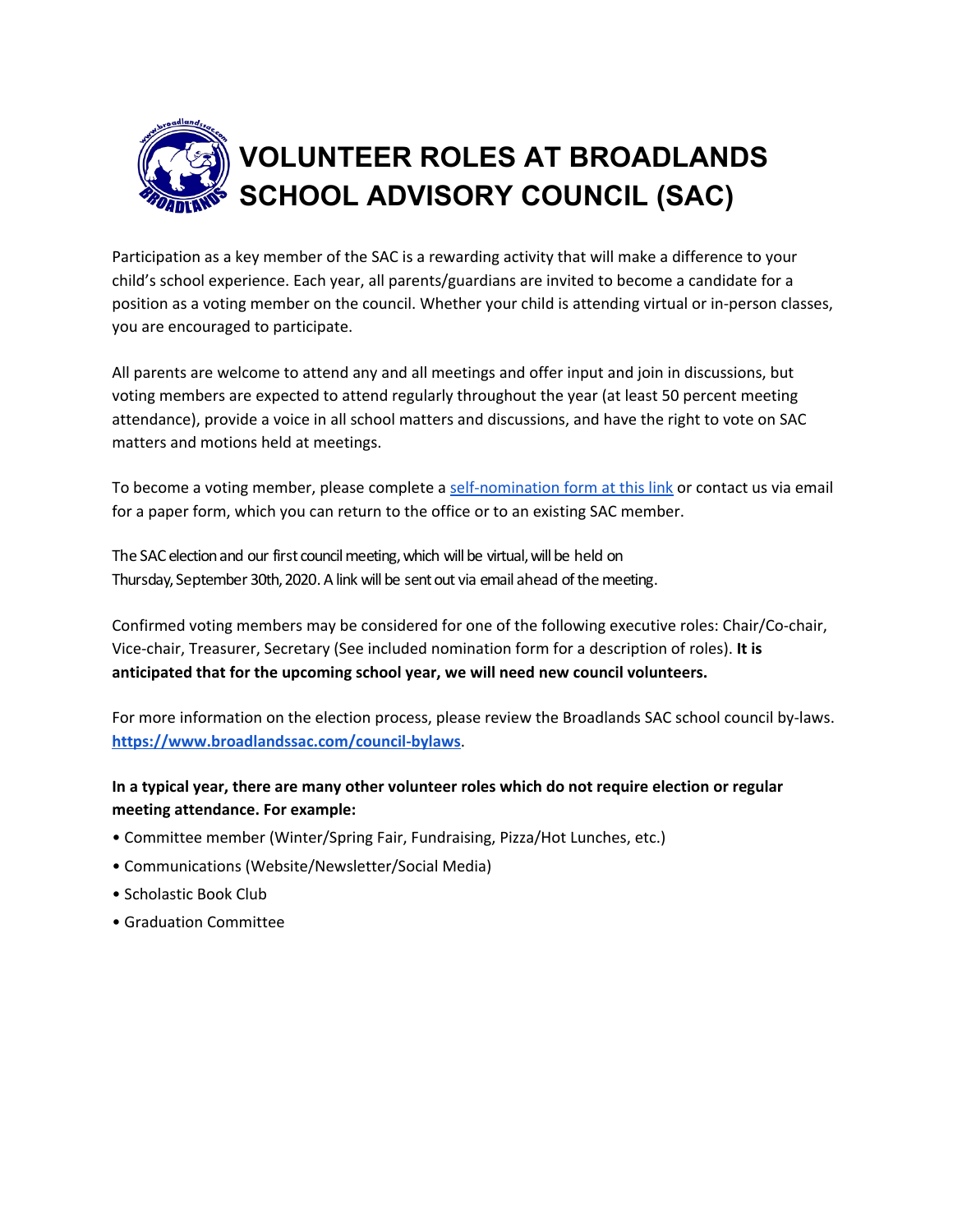#### **SAC OFFICERS/ROLES & RESPONSIBILITIES**

A school council shall have a chair OR two co-chairs, a secretary and a treasurer. A Deputy-Chair with previous executive experience may be useful in years where the executive team is made up of new parent volunteers or when there is only one chair.

#### **The Chair/Co-chair of the school council shall:**

- Ensure that the SAC follows the established by-laws and understands the role of the SAC in the overall operations of the school
- Ensure ALL SAC executive familiarize themselves with the 'School councils A guide for members'
- Call school council meetings by setting the dates for the meetings at the first meeting of the year
- Prepare the agenda for school council meetings in consultation with the school principal
- Ensure that the minutes are recorded and maintained for the year
- Ensure regular communication with the larger school community
- Keep track of member attendance and creatively motivate members to participate in meetings and events
- List and revise all SAC activities at the beginning of the year

## **The Deputy-Chair of the school council shall:**

- Regularly communicate with Chair/Co-Chairs and remain up to date with live issues;
- Assume the duties of the Chair/Co-Chairs in his/her absence; and
- Assist the Chair in executing responsibilities.

## **The Secretary of the school council shall:**

- Ensure that the minutes of the meetings are recorded, maintained and reported each meeting
- Maintain minutes at the school of all meetings for a minimum of 4 years
- Have available at the meetings the minute book, Board Policies, Governments
- Regulations and procedures pertinent to the school council and any materials that relate to the agenda items
- Inform SAC members of the meeting one week in advance along with the agenda and minutes from previous meeting (to be approved)

## **The Treasurer of the school council shall:**

- Receive ALL monies
- Draw and co-sign cheques for payment of authorized expenditures
- Ensure the financial records of the school council are maintained and reported monthly